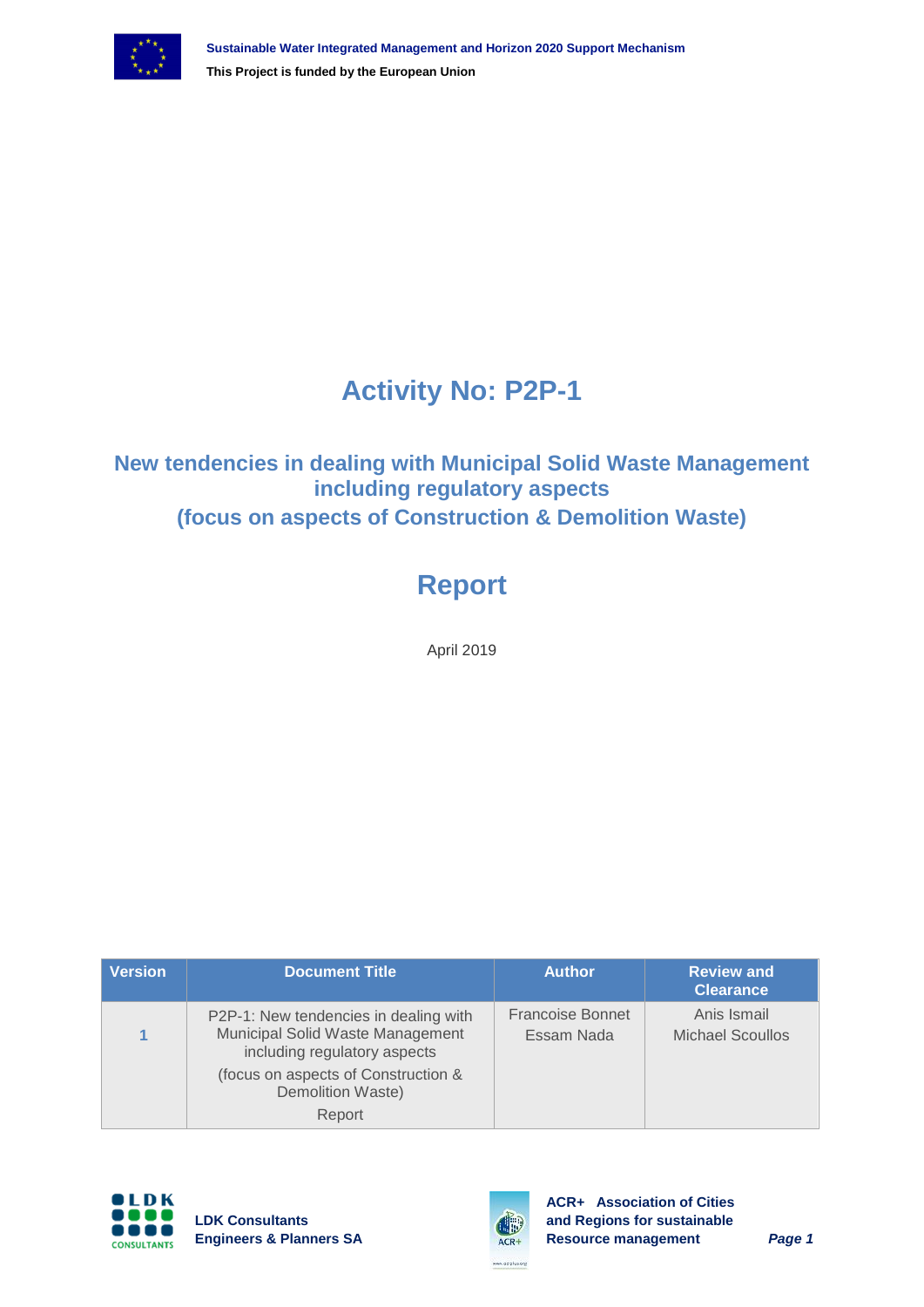

### THE SWIM AND H2020 SUPPORT MECHANISM PROJECT (2016-2019)

The SWIM-H2020 SM is a Regional Technical Support Program that includes the following Partner Countries (PCs): Algeria, Egypt, Israel, Jordan, Lebanon, Libya, Morocco, Palestine, [Syria] and Tunisia. However, in order to ensure the coherence and effectiveness of Union financing or to foster regional co-operation, eligibility of specific actions will be extended to the Western Balkan countries (Albania, Bosnia Herzegovina and Montenegro), Turkey and Mauritania. The Program is funded by the European Neighbourhood Instrument (ENI) South/Environment. It ensures the continuation of EU's regional support to ENP South countries in the fields of water management, marine pollution prevention and adds value to other important EU-funded regional programs in related fields, in particular the SWITCH-Med program, and the Clima South program, as well as to projects under the EU bilateral programming, where environment and water are identified as priority sectors for the EU co-operation. It complements and provides operational partnerships and links with the projects labelled by the Union for the Mediterranean, project preparation facilities in particular MESHIP phase II and with the next phase of the ENPI-SEIS project on environmental information systems, whereas its work plan will be coherent with, and supportive of, the Barcelona Convention and its Mediterranean Action Plan.

The overall objective of the Program is to contribute to reduced marine pollution and a more sustainable use of scarce water resources. The Technical Assistance services are grouped in 6 work packages: WP1. Expert facility, WP2. Peer-to-peer experience sharing and dialogue, WP3. Training activities, WP4. Communication and visibility, WP5. Capitalizing the lessons learnt, good practices and success stories and WP6. Support activities.



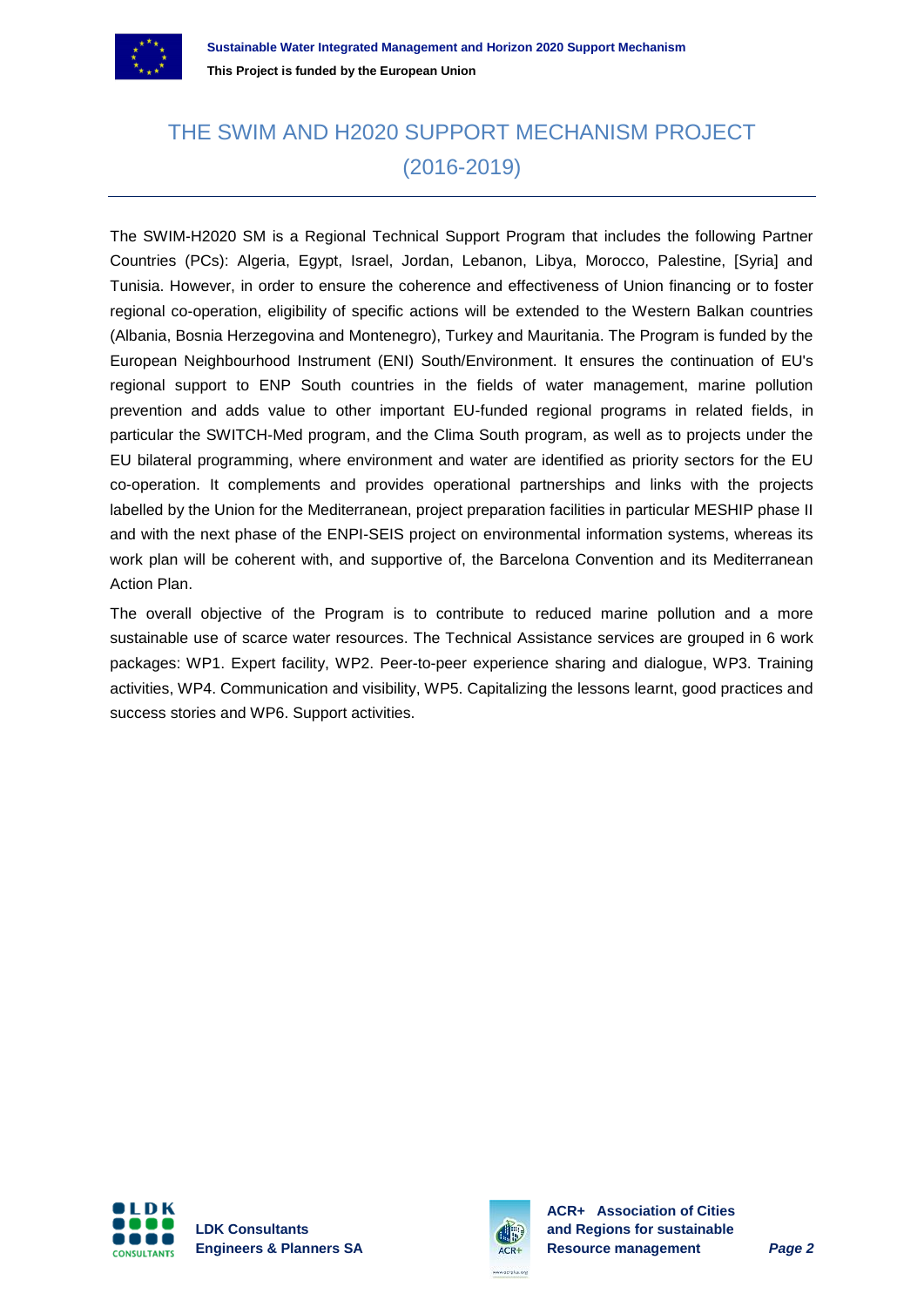

**This Project is funded by the European Union**

#### **Disclaimer:**

This document has been produced with the financial support of the European Union. The contents are the sole responsibility of the implementing Consortium and can in no way be taken to reflect the views of the European Union.



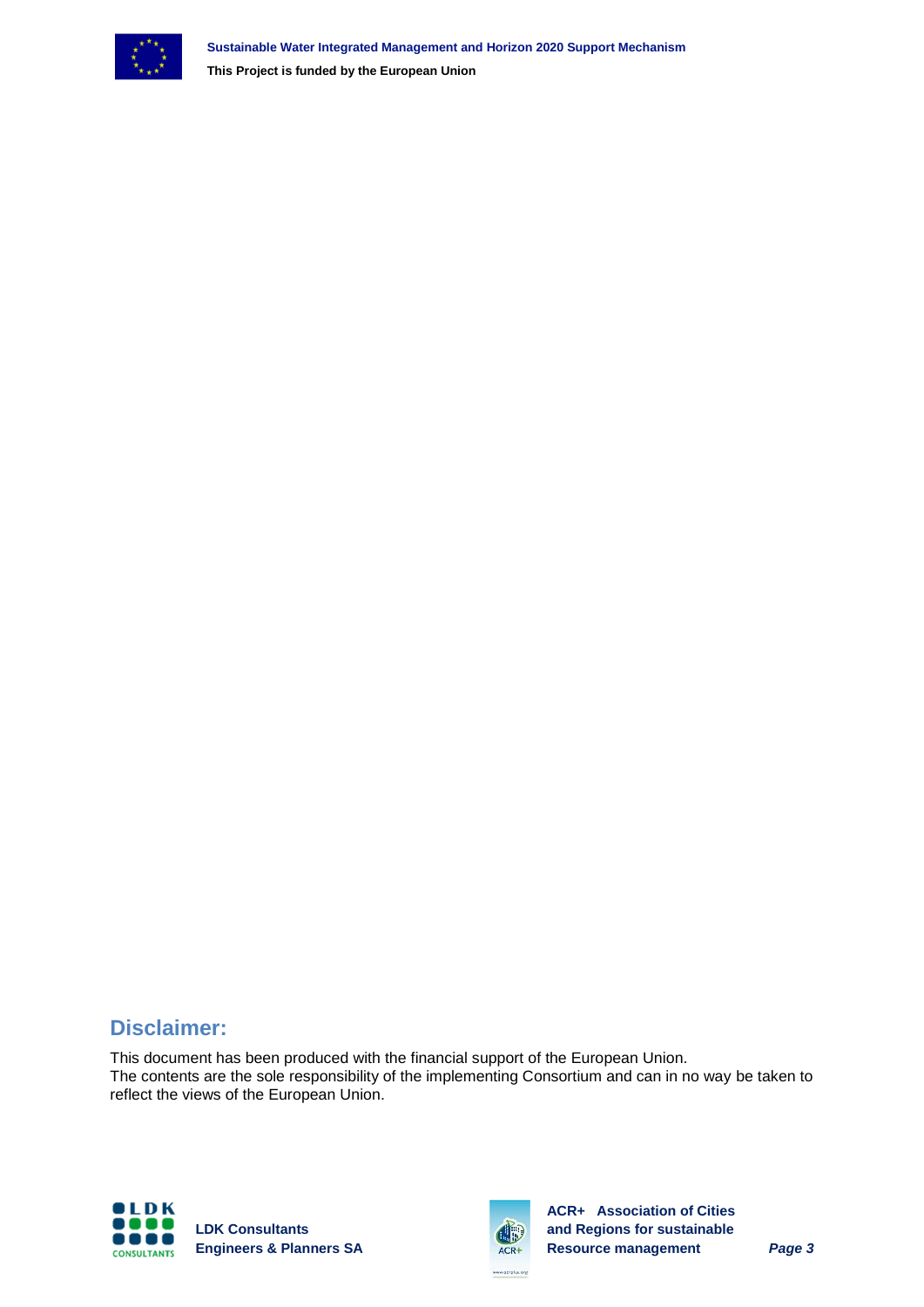

#### TABLE OF CONTENTS

#### 1 INTRODUCTION AND METHODOLOGY....................5

#### 2 [PEER-TO-PEER EXCHANGE IMPLEMENTATION....9](#page-8-0)

| $3 \qquad \qquad$ | INSIGHTS FOR POTENTIAL FUTURE P2P EXCHANGES ON |  |
|-------------------|------------------------------------------------|--|
|                   |                                                |  |
|                   |                                                |  |
|                   |                                                |  |
|                   |                                                |  |

| 4 | <b>ANNEYES</b> |  |
|---|----------------|--|



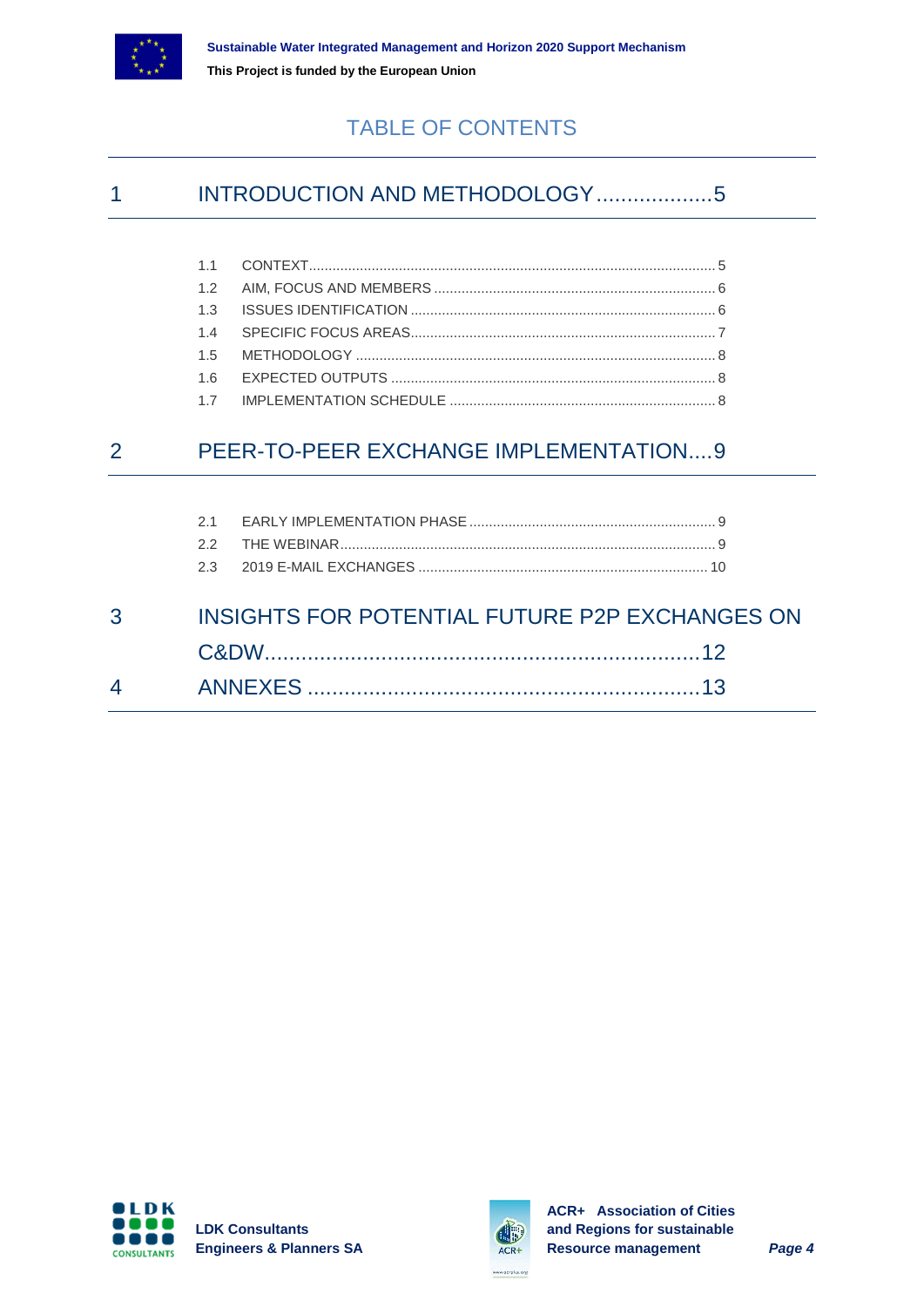

# <span id="page-4-0"></span>**1 INTRODUCTION AND METHODOLOGY**

### <span id="page-4-1"></span>1.1 CONTEXT

As part of its overall workplan - under work package (WP2), the EU-funded "Sustainable Water Integrated Management & Horizon 2020 - Support Mechanism (SWIM-H2020 SM)" project implemented a Peer to Peer activity on one of its Priority Themes: Municipal Solid Waste (focus on Construction and Demolition Waste, P2P-1).

P2P-1 was a follow-up of the project's study tour on construction & demolition waste (ST-1) which was organised from 25 to 27 September 2017 in Brussels. The study tour was designed to inform about the state-of-the-art technology, organization and practices of handling construction & demolition waste, moving from low to high levels of recovery and recycling of construction & demolition waste, including treatment and disposal technologies taking into account also the energy demands and saving potentials. It was intended to inform about how to maximize the sustainability of construction & demolition waste management, to demonstrate that the design/processes/operations will lead to reductions in the environmental impact of construction & demolition waste and to demonstrate good/best practice in the environmental performance of site activities.

The last session of the study tour was dedicated to discussing and initiating a peer-to-peer (P2P) process for experience sharing at regional level (south-to-south, north-to-south) and knowledge transfer on specific issues on Construction & Demolition Waste management (C&DW).

The purpose of the P2P session was to assess lessons learned and success stories from the visit and to identify opportunities for consolidation of results and identification of synergies. After a presentation of the P2P process (methodology, roles, topics, outputs, timeframe, etc.), the moderators asked participants to suggest priority themes and to think about outputs and deliverables that peers will work on during a follow-up phase.

Several participants announced their interest in continuing the conversation on this theme and presented a number of potential topics that could be tackled (ex: the regulatory and normative aspects, the institutional and contractual arrangements for public-private cooperation, the aspects of financing and introduction of recycled products in the construction and public works market, etc.).

It was agreed that the choice of the topics and the candidates (countries and peers) be done in coordination with their respective countries after a debriefing on the results of the study tour with their respective ministries/institutions and in coordination with the H2020 Focal Points.



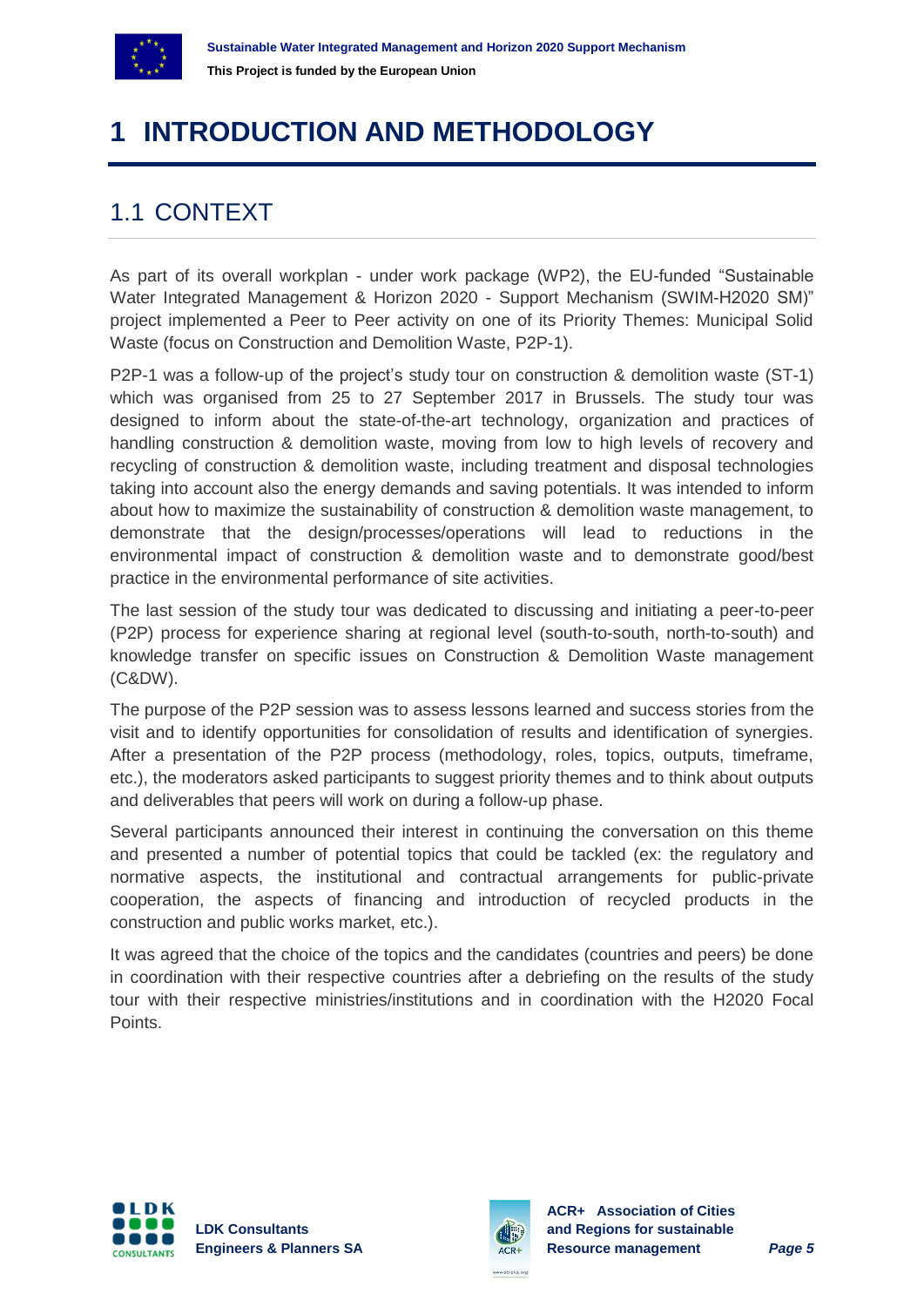

### <span id="page-5-0"></span>1.2 AIM, FOCUS AND MEMBERS

The overall aim of the Peer to Peer (P2P) activity, was to encourage direct exchange of experience between peers from relevant institutions in the beneficiary countries. More specifically:

- Provision of expertise and guidance from the Coach
- Sharing of experience among Peers on C&D Waste
- Boosting of south-to-south (also north-to-south) cooperation
- Build the cornerstones for long-lasting relations and exchanges, as opposed to one time ad-hoc exchange.

| <b>Focus</b><br>of<br>the<br>exchange      | <b>Receiving</b><br>Country<br><b>Expertise/Peers contacts</b>                                                                                                                                                                                                                                                                                                                                                                                                                | <b>Country</b><br><b>Offering</b><br><b>Expertise and contact</b><br>persons                                                               | <b>Coach and support</b>                                                                                                                                                                                                                                |
|--------------------------------------------|-------------------------------------------------------------------------------------------------------------------------------------------------------------------------------------------------------------------------------------------------------------------------------------------------------------------------------------------------------------------------------------------------------------------------------------------------------------------------------|--------------------------------------------------------------------------------------------------------------------------------------------|---------------------------------------------------------------------------------------------------------------------------------------------------------------------------------------------------------------------------------------------------------|
| Construction<br>and<br>demolition<br>waste | Mr. Chokri Nessib, MoE<br>Tunisia<br>(chokryncib@gmail.com);<br>Mr.<br>Ali<br>Mroueh,<br>MoE<br>Lebanon<br>(amroweh@gmail.com);<br>Mrs. Nassima Louha, MoE<br>Algeria<br>(Louhanassima@yahoo.fr);<br>Mrs. Amal Makhloufi, MoE<br>(m_amaldz@yahoo.fr):<br>Shouhila<br>Mrs.<br>Ladjem,<br>Wilaya<br>d'Alger<br>(Souhila_l17@yahoo.fr)<br>Mrs. Doaa Raslan<br>WMRA,<br>Egypt<br>(Doya911@hotmail.com)<br>Mostafa Hosameldin,<br>Mr.<br>WMRA,<br>Egypt<br>(Hossam01122@gmail.com) | Belgium (Brussels):<br>Nicolas Scherrier (IBGE)<br>Belgium (Flanders):<br>Philippe Van de Velde<br>(OVAM)<br>Spain:<br>Francesc Rufé (ARC) | Coach:<br>Francoise<br><b>Bonnet</b><br>$(ACR+)$<br>with<br>support<br>from<br>Essam Nada (RAED),<br>Francesco Lembo and<br>Paolo Marengo (ACR+)<br>Additional support from<br>Environment KE<br>Anis<br>Ismail<br>Aikaterini<br>and<br>Boutsikou (LDK) |

The below table summarises the focus and members of the P2P activity:

### <span id="page-5-1"></span>1.3 ISSUES IDENTIFICATION

After a first exchange that took place after ST-1, the requests that were identified relate to the needed expertise to address some imminent issues/questions regarding construction and



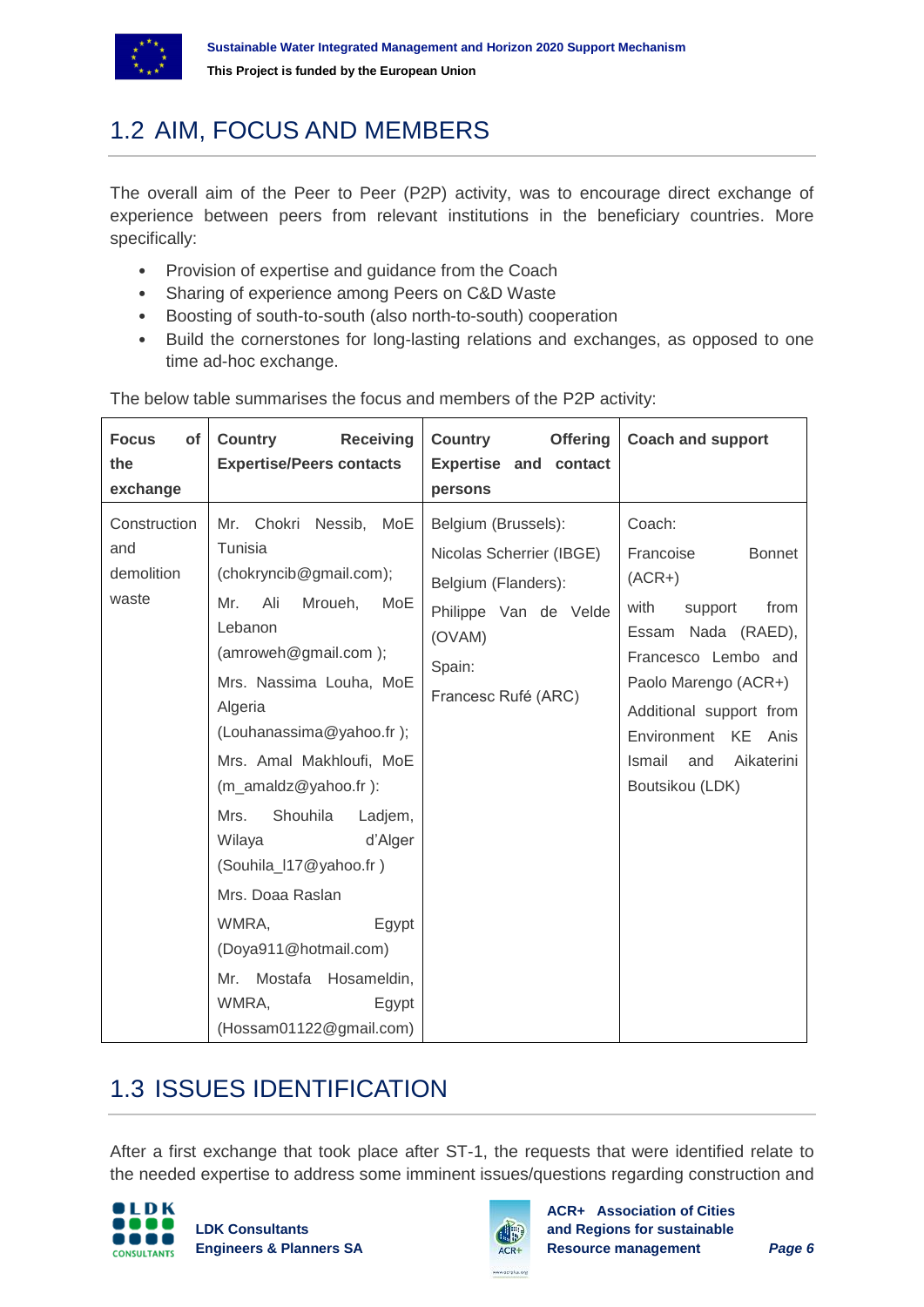

demolition waste management at the local level (mostly a Tunisian request which however applies also for the other Peers):

| <b>Proposed Theme</b>                                                     | <b>Proposed Specific Topic</b>                                                                                                                                                |  |  |  |  |  |
|---------------------------------------------------------------------------|-------------------------------------------------------------------------------------------------------------------------------------------------------------------------------|--|--|--|--|--|
| Construction<br>and<br>$1_{-}$<br>demolition<br>waste                     | Documentation on construction waste nomenclatures already<br>a.<br>established in European countries                                                                          |  |  |  |  |  |
| nomenclatures                                                             | Documentation on construction waste nomenclatures already<br>b.<br>established in other countries of the MENA Region                                                          |  |  |  |  |  |
| 2. Use of construction<br>and demolition waste<br>in buildings, roads and | Documentation on specifications for the use of construction<br>a.<br>waste in buildings, roads and public works, already<br>established in EU countries                       |  |  |  |  |  |
| public works                                                              | Documentation on specifications for the use of construction<br>b.<br>waste in buildings, roads and public works, already<br>established in other countries of the MENA Region |  |  |  |  |  |

3. Documentation on construction and demolition waste use projects in the private building sector

4. Documentation on studies of computer decision-making tools and construction waste management assistance

### <span id="page-6-0"></span>1.4 SPECIFIC FOCUS AREAS

Based on the issues/needs that were identified (above), and considering the available resources and time, it was proposed that this P2P would focus**:**

**On CDW nomenclatures:** listing, classification and recording of CDW materials in terms of their treatment options.

**On the use of CDW in buildings, roads and public works**: case studies on the reuse of CDW in buildings and in public works.



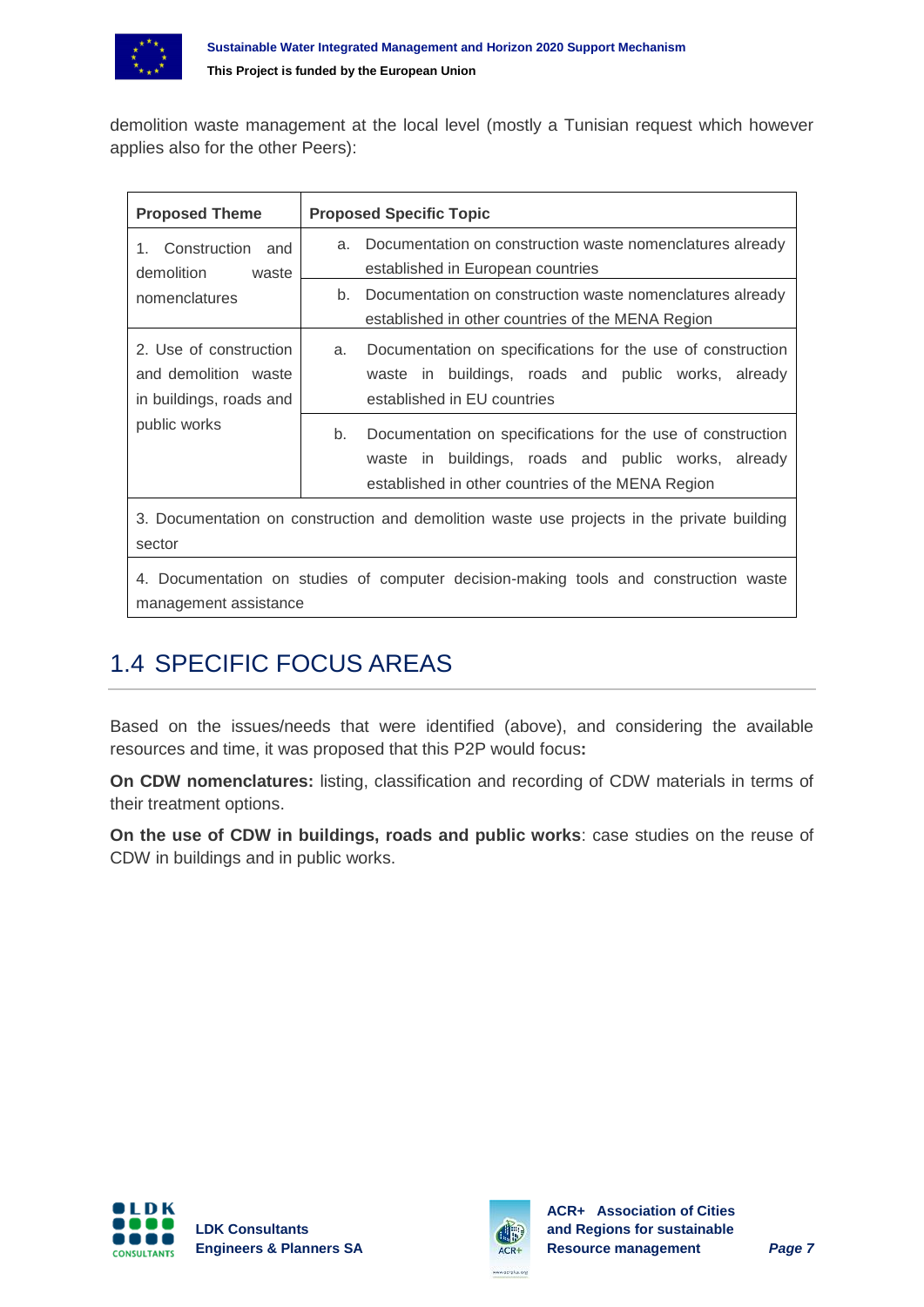

### <span id="page-7-0"></span>1.5 METHODOLOGY

The questions which were submitted would be subsumed under the themes as described above.

The **methodology** for conducting the peer-to-peer process was as follows:

- Implementation of an **online webinar** as an opportunity for dialogue between experts in the management of construction and demolition waste. During the webinar, peers can share the information base and specific case studies that will feed into the final report;
- Bilateral communications between the Peers via phone calls/skype conferences (facilitated if needed by the coach of P2P-1);
- Development of a Report

### <span id="page-7-1"></span>1.6 EXPECTED OUTPUTS

The outputs of this peer to peer exchange were expected to be:

- a webinar (ppts, etc.)

- a Peer to Peer report/document recapitulating the processes that took place throughout the activity, the main learning achievements for the Peers and knowledge products shared. The report would also include a short assessment.

It was upon the coach and the peers to determine the most appropriate means to conduct the peer to peer exchanges.

The questions asked must be within the context of the objectives and scope described above.

#### <span id="page-7-2"></span>1.7 IMPI EMENTATION SCHEDULE

In the period between ST-1 and the launching of the P2P exchange, there were extensive bilateral email exchanges with the Focal Points for the appointment of the Peers, and afterwards with the each of the Peers in order to identify the baseline on which the exchanges would built upon.

In 2017 and early 2018, the C&DW situation in the countries was quite fluid. Tunisia seemed to be in a more stage (with ST-1 having played a key role in mobilising actions in-country).

In the end, the implementation schedule of the P2P was planned to be as presented below.

The total duration was expected to be six months ending December 2018.



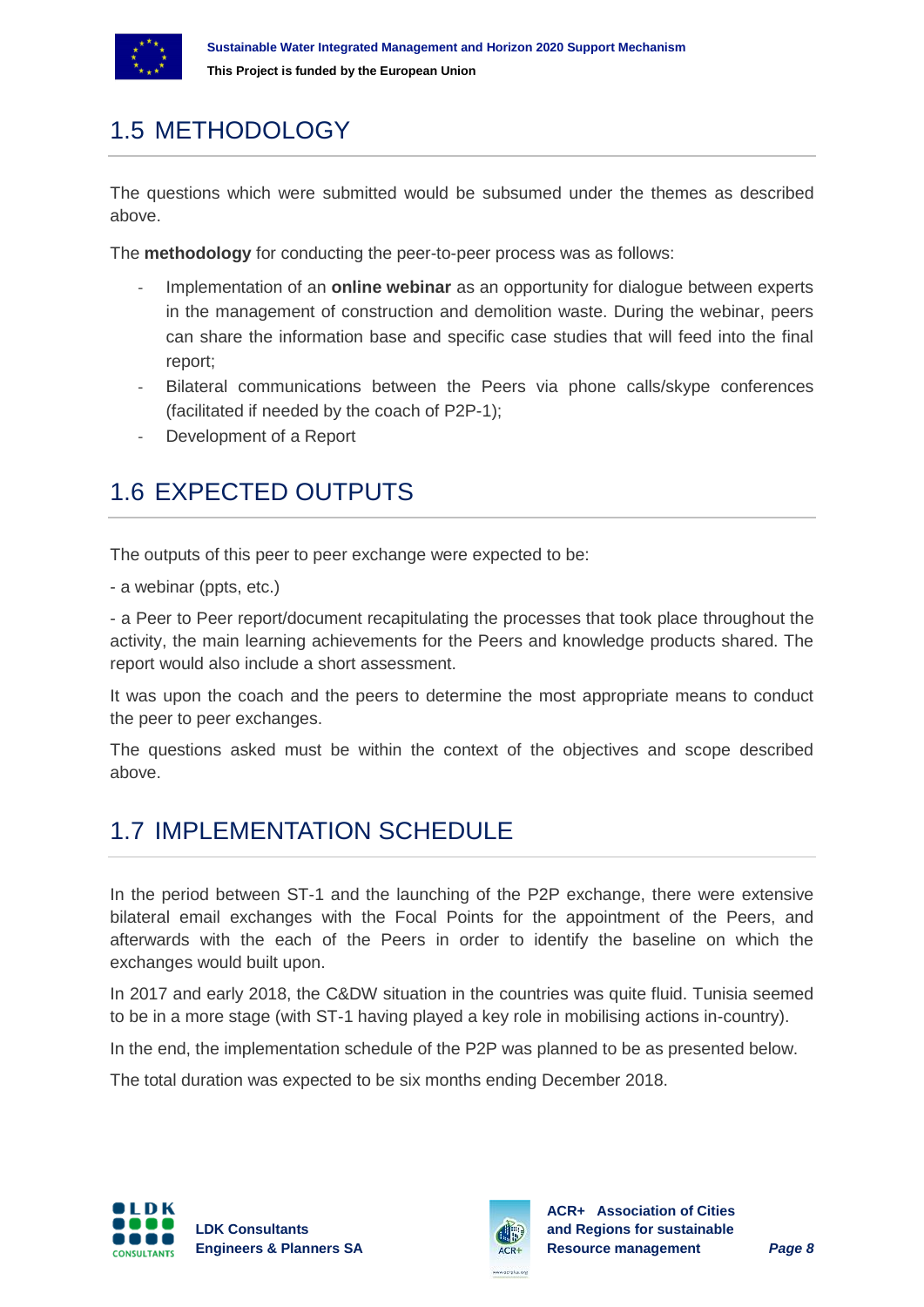

| <b>Task</b>                       | <b>July/August</b> |  | <b>September</b> |  | <b>October</b> |  | <b>November</b> |  | <b>December</b> |  |
|-----------------------------------|--------------------|--|------------------|--|----------------|--|-----------------|--|-----------------|--|
| of<br>Development<br>concept note |                    |  |                  |  |                |  |                 |  |                 |  |
| Comments on the CN                |                    |  |                  |  |                |  |                 |  |                 |  |
| Agreed concept note               |                    |  |                  |  |                |  |                 |  |                 |  |
| P2P Exchange                      |                    |  |                  |  |                |  |                 |  |                 |  |
| Webinar                           |                    |  |                  |  |                |  |                 |  |                 |  |
| <b>Final Deliverable</b>          |                    |  |                  |  |                |  |                 |  |                 |  |

# <span id="page-8-0"></span>**2 PEER-TO-PEER EXCHANGE IMPLEMENTATION**

### <span id="page-8-1"></span>2.1 EARLY IMPLEMENTATION PHASE

Bilateral communication with the Peers by the Coach and experts continued from September to November, when the opening-up for the exchange among the Peers was announced, to be launched via the webinar.

#### <span id="page-8-2"></span>2.2 THE WEBINAR

On 22 November, the following email was sent to the Peers:

*Dear peers and partners,*

*Recently, the Tunisian Minister of Local Affairs and Environment and the Minister of Infrastructure and housing presented the vision and results of the researches made by the National School of Engineers of Tunis on C&DW.*

We are convinced that these results are very useful for the other peers and could feed and boost the *discussion under P2P-1 on C&DW (Morocco, Algeria, Lebanon and Egypt).*

*You can find attached to this mail two documents:*

*- The presentation of the vision document shared by Mr. Chokri Necib (MoE Tunisia)*

*- A concept note about the SWIM peer 2 peer process*



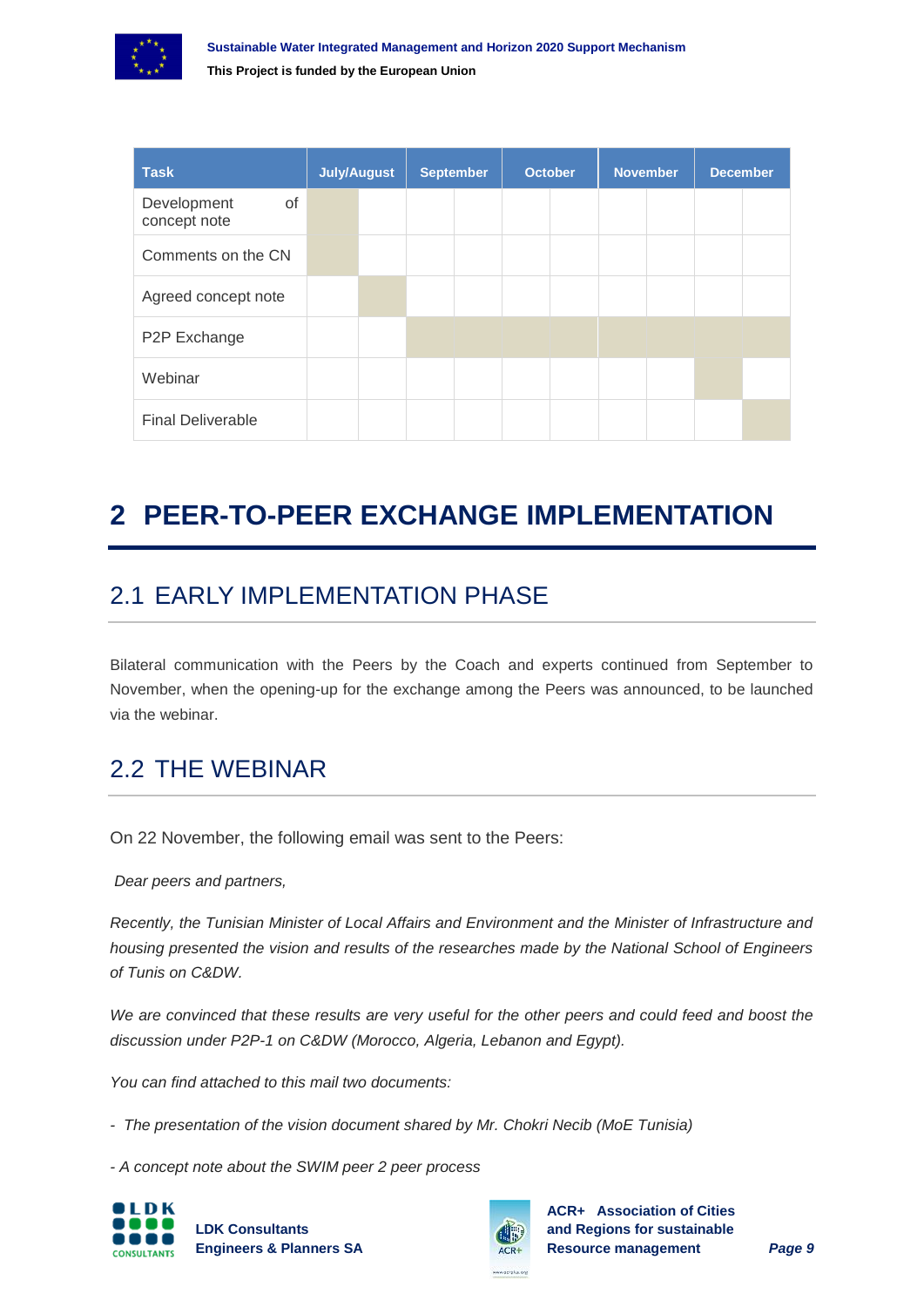

*As a first step, we would like to invite you to attend a web meeting, taking place next Friday 14th December at 10:30 am Central Europe Time.*

*The web meeting will serve to fuel the debate in the group of peers on C&DW characterization, norms and fields of application.*

*The first input to start the debate of the web meeting will be the presentation of Chokri Necib on the vision and results achieved in Tunisia.*

*Furthermore, during the web meeting the peers will have the opportunity to discuss with representatives of [RE](http://www.re4.eu/)<sup>4</sup>, a collaborative research project of 13 partner institutions from science and industry funded under the European Union's Horizon 2020, which is promoting new technological solutions and strategies for the development of prefabricated elements with high degree of recycled materials and reused structures from demolished buildings.*

*In order to attend the meeting, you have to register through the following link: [https://attendee.gotowebinar.com/register/3949282334717989377.](https://attendee.gotowebinar.com/register/3949282334717989377) After registering, you will receive a confirmation email containing information about joining the webinar.*

On 3 December a reminder was sent since none of the Peers had registered and again on the 13<sup>th</sup>. Since only apologies were received, the webinar was postponed to early 2019. Yet again however, a date on which all the Peers and experts could be available, could not be identified, so it was agreed to continue with e-mail exchanges.

#### <span id="page-9-0"></span>2.3 2019 E-MAIL EXCHANGES

In February 2019 a new round of e-exchanges was launched as follows:

*"As part of its overall work plan - under work package WP2, the EU-funded "Sustainable Water Integrated Management & Horizon 2020 - Support Mechanism (SWIM-H2020 SM)" project is implementing a Peer to Peer activity on one of its Priority Themes: Municipal Solid Waste - focus on Construction and Demolition Waste P2P-1.*

*I would like to involve you in a group mail discussion about the topic, in order to collect some of your experiences and stories.*

Last October, the Tunisian Minister of Local Affairs and Environment and the Minister of Infrastructure *and housing presented the vision and results of the researches made by the National School of Engineers of Tunis on C&DW.*



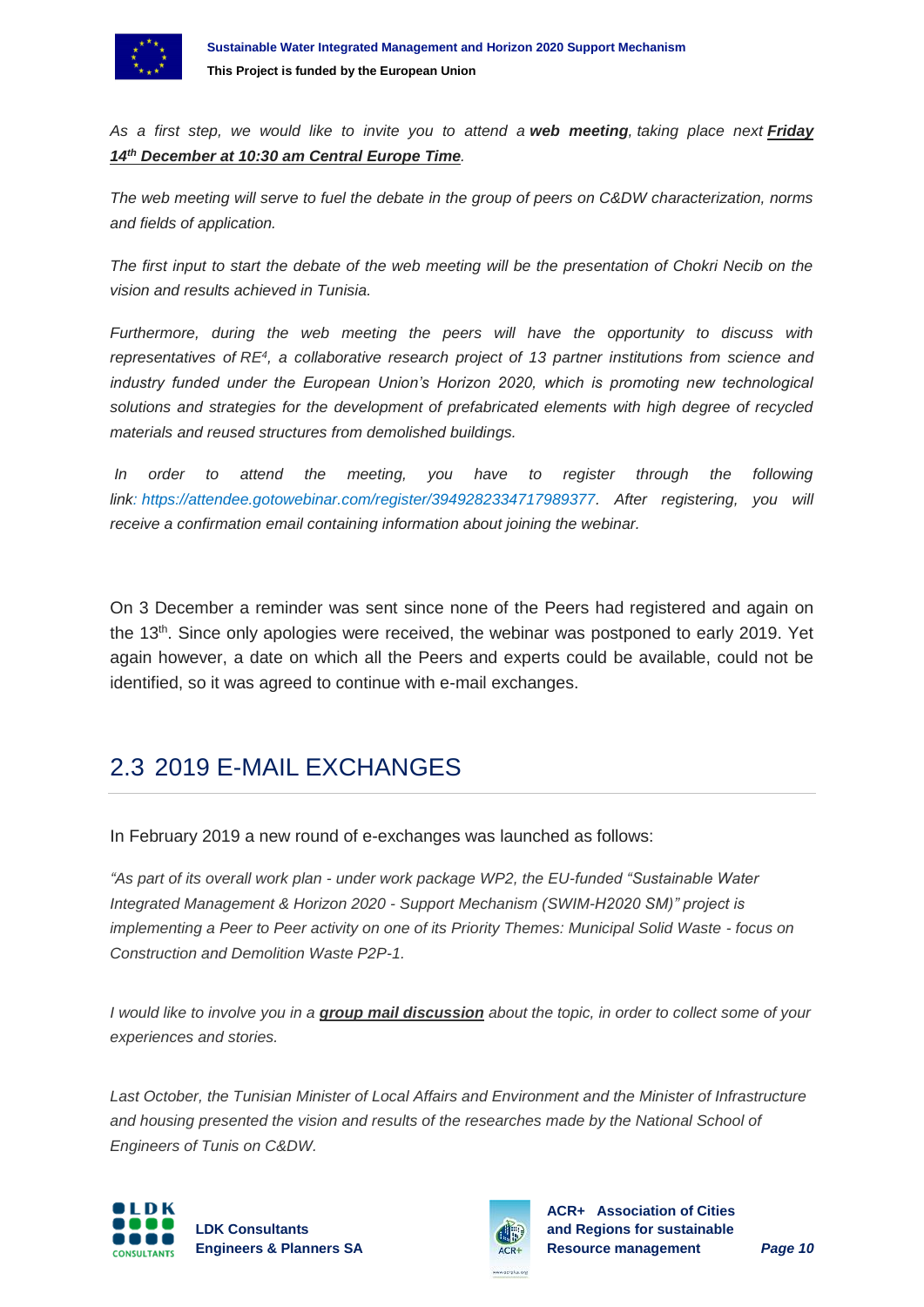

*We are convinced that these results are very useful for the other peers and could feed and boost the discussion under P2P-1 on C&DW (Morocco, Algeria, Lebanon and Egypt).*

*You can find attached to this mail two documents:* 

- *- The presentation of the vision document shared by Mr. Chokri Necib (MoE Tunisia)*
- *- A concept note about the SWIM peer 2 peer process*

*I will appreciate receiving your feedback in a few sentences to the following questions:*

*- Are you aware of new publications, studies or policy notes on CDW management in your country or elsewhere in the region?*

*- Are you aware of new projects, calls for tenders or strategic decisions on existing or planned CDW treatment facilities in your country or elsewhere in the region?*

*- What are the main non-technical barriers in your country affecting a proper development of a market for recycled materials along the construction and demolition value chain?*

*I kindly ask you to reply by the 7th of March. I am sorry for the short deadline, but we need to complete the activity by mid-March at the latest."*

After a reminder on March 13<sup>th</sup>, there was one, yet important feedback from the Lebanese Peer:

*From: Ali Mroweh [mailto:amroweh@gmail.com] Sent: 13 March 2019 13:34*

*First of all apologies for the late reply. It has been a very busy time. With respect to your questions, in short, this is what I can answer, and I hope that the upcoming months will bring more with respect to the CDW management sector in Lebanon.*

*First, it is to be noted that the ISWM law (Law 80) was passed by the parliament on October 2018 (Attached). This law sets the definitions, basics for roles and responsibilities...etc. with regards to SWM. The MoE is currently drafting a SW strategy which is a direct requirement of the law, and it is expected to be sent to the Council of Ministers for approval within weeks/few months. This strategy*  will include recommendations for dealing with all types of solid waste including CDW. It will also divide *them into legal, technical, social ...etc.*

*In addition, the MoE is required to make guidelines and standards for all SW types including CDW. As such, I have prepared a preliminary draft for CDW management facilities guidelines and preliminary draft for a checklist for site inspections. These are still in the early review stages at the ministry.*



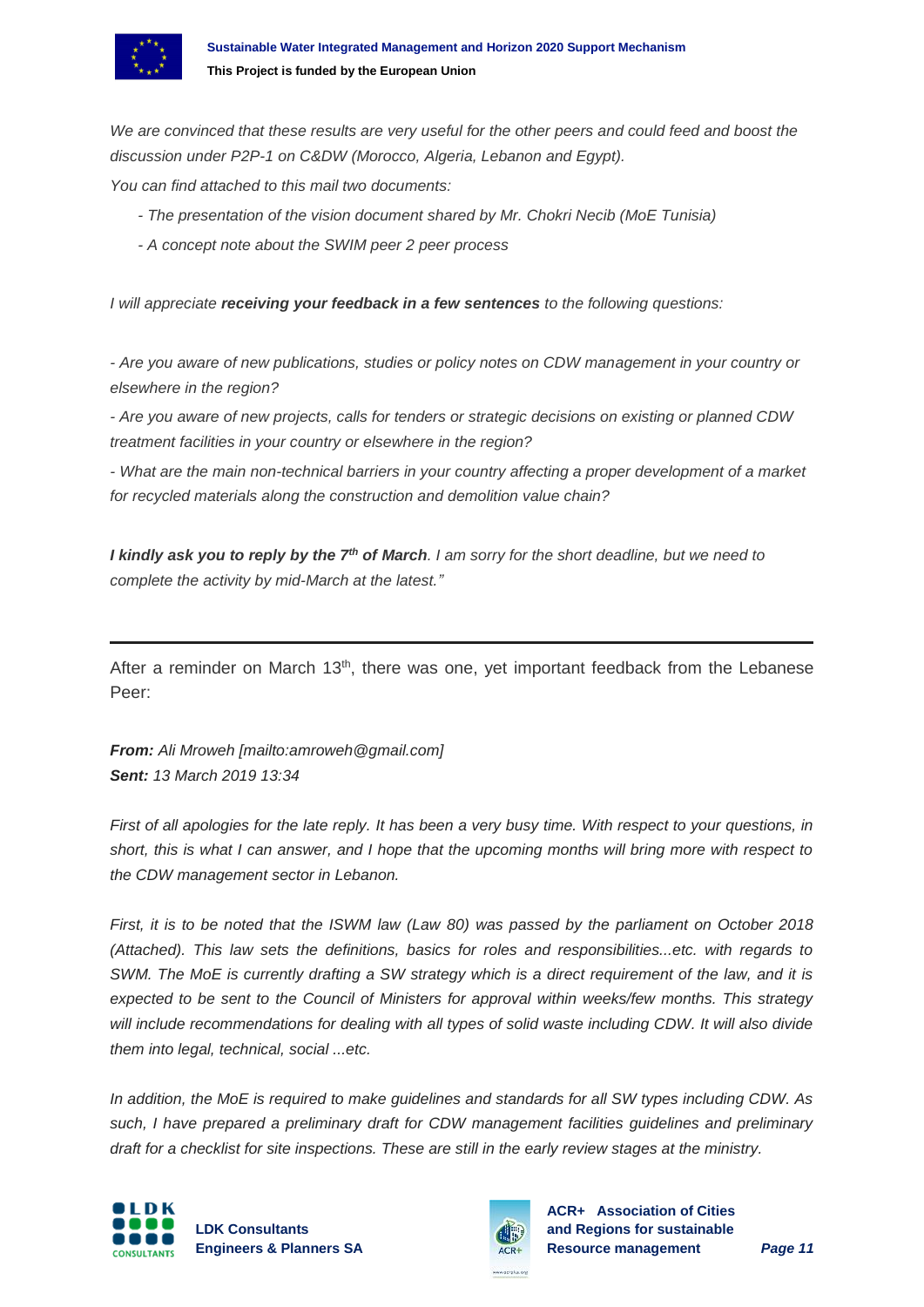

*I will update you in due course and I hope that this information is helpful for now.*

*Best, Ali Mroweh*

# <span id="page-11-0"></span>**3 INSIGHTS FOR POTENTIAL FUTURE P2P EXCHANGES ON C&DW**

Although at ST-1 there was much interest in the setting up of a P2P exchange on C&D Waste, the engagement levels in the e-exchanges among the appointed peers did not live up to the expectations. It is the opinion of the experts and project team, that the foreseen resources of six senior non-key expert days were not sufficient to properly support a meaningful P2P exchange on such a recent and emerging need in the Partner Countries. It has become apparent that relevant teams are still in the making within the administrations of the Partner Countries, unlike on other topics (e.g. sludge management, leachate management, etc.) where e-exchanges of Peers worked sufficiently well due to the already advanced level of understanding of the matter in focus by the Peers. On the other extreme the country experts are high-level and with limited time to contribute, even though (as in the case of Lebanon) their input is very important.

Incidental resources for 1-2 physical meetings of the Peers and experts in rotation at their home bases, combined with some on-the job sessions and case-study visits may have been closer to what the needs of the countries called for in this case.

The use of a webinar, as a more interactive tool of engagement, did not work in this case either, most likely due to the planned period: December is a very busy month for administrators.

The sustainable management of construction and demolition waste is a huge challenge for the Partner Countries and expert support combined with South-South exchange of experience will remain a major need in the coming years. But a more 'person-to-person' interaction is necessary for effective knowledge transfer on this new and complex challenging issue.